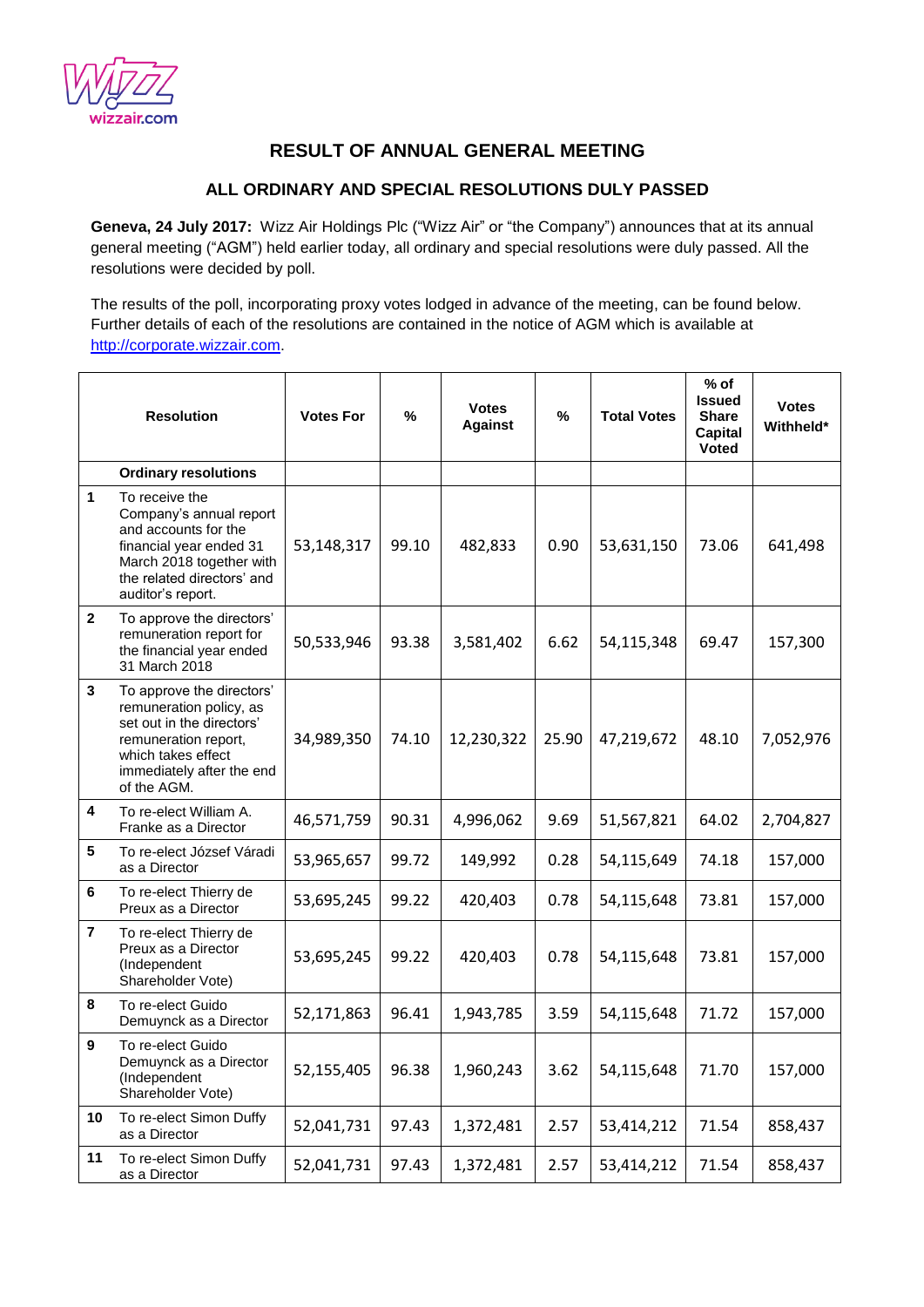

|    | (Independent<br>Shareholder Vote)                                                                                                 |                      |       |           |       |            |       |         |
|----|-----------------------------------------------------------------------------------------------------------------------------------|----------------------|-------|-----------|-------|------------|-------|---------|
| 12 | To re-elect Susan<br>Hooper as a Director                                                                                         | 53,856,166           | 99.52 | 259,483   | 0.48  | 54,115,649 | 74.03 | 157,000 |
| 13 | To elect Susan Hooper<br>as a Director<br>(Independent<br>Shareholder Vote)                                                       | 53,856,166           | 99.52 | 259,483   | 0.48  | 54,115,649 | 74.03 | 157,000 |
| 14 | To re-elect Stephen L.<br>Johnson as a Director                                                                                   | 53,337,570           | 99.72 | 150,234   | 0.28  | 53,487,804 | 73.32 | 784,845 |
| 15 | To re-elect John<br>McMahon as a Director                                                                                         | Resolution withdrawn |       |           |       |            |       |         |
| 16 | To re-elect John<br>McMahon as a Director<br>(Independent<br>Shareholder Vote)                                                    | Resolution withdrawn |       |           |       |            |       |         |
| 17 | To re-elect John R.<br>Wilson as a Director                                                                                       | 53,337,570           | 99.72 | 150,234   | 0.28  | 53,487,804 | 73.32 | 784,845 |
| 18 | To elect Barry Eccleston<br>as a Director                                                                                         | 54,024,988           | 99.83 | 90,661    | 0.17  | 54,115,649 | 74.27 | 157,000 |
| 19 | To elect Barry Eccleston<br>as a Director<br>(Independent<br>Shareholder Vote)                                                    | 54,024,988           | 99.83 | 90,661    | 0.17  | 54,115,649 | 74.27 | 157,000 |
| 20 | To re-appoint<br>PricewaterhouseCoopers<br>LLP as the Company's<br>auditors                                                       | 51,803,585           | 96.47 | 1,893,878 | 3.53  | 53,697,463 | 71.21 | 575,185 |
| 21 | To authorise the<br>directors and/or the audit<br>committee to agree the<br>auditors' remuneration                                | 46,607,256           | 86.80 | 7,090,207 | 13.20 | 53,697,463 | 64.07 | 575,185 |
| 22 | To authorise the<br>directors to allot shares<br>or grant rights to<br>subscribe for or to<br>convert any security into<br>shares | 47,122,185           | 87.08 | 6,993,463 | 12.92 | 54,115,648 | 64.78 | 157,000 |
|    | <b>Special Resolution</b>                                                                                                         |                      |       |           |       |            |       |         |
| 23 | Disapplication of pre-<br>emption rights.                                                                                         | 53,873,029           | 99.55 | 242,620   | 0.45  | 54,115,649 | 74.06 | 157,000 |
| 24 | Disapplication of pre-<br>emption rights in<br>connection with an<br>acquisition or specified<br>capital investment               | 48,614,368           | 89.83 | 5,501,280 | 10.17 | 54,115,648 | 66.83 | 157,000 |

\*A vote withheld is not a vote in law and is not counted towards votes cast "For" or "Against" a resolution.

While pleased that shareholders have approved all resolutions proposed at the 2018 AGM, including strong support for our 2018 remuneration report, the Board notes a significant minority vote against the resolution to approve our Remuneration Policy (resolution 3). As outlined in our annual report, the remuneration policy is largely unchanged from the previous policy approved at the 2015 AGM. However, the Remuneration Committee has introduced recovery provisions (clawback and malus) for all variable remuneration and will now also have the power to implement shareholding guidelines, mandatory bonus deferral and an additional LTIP post-vesting holding period during the lifetime of the policy.